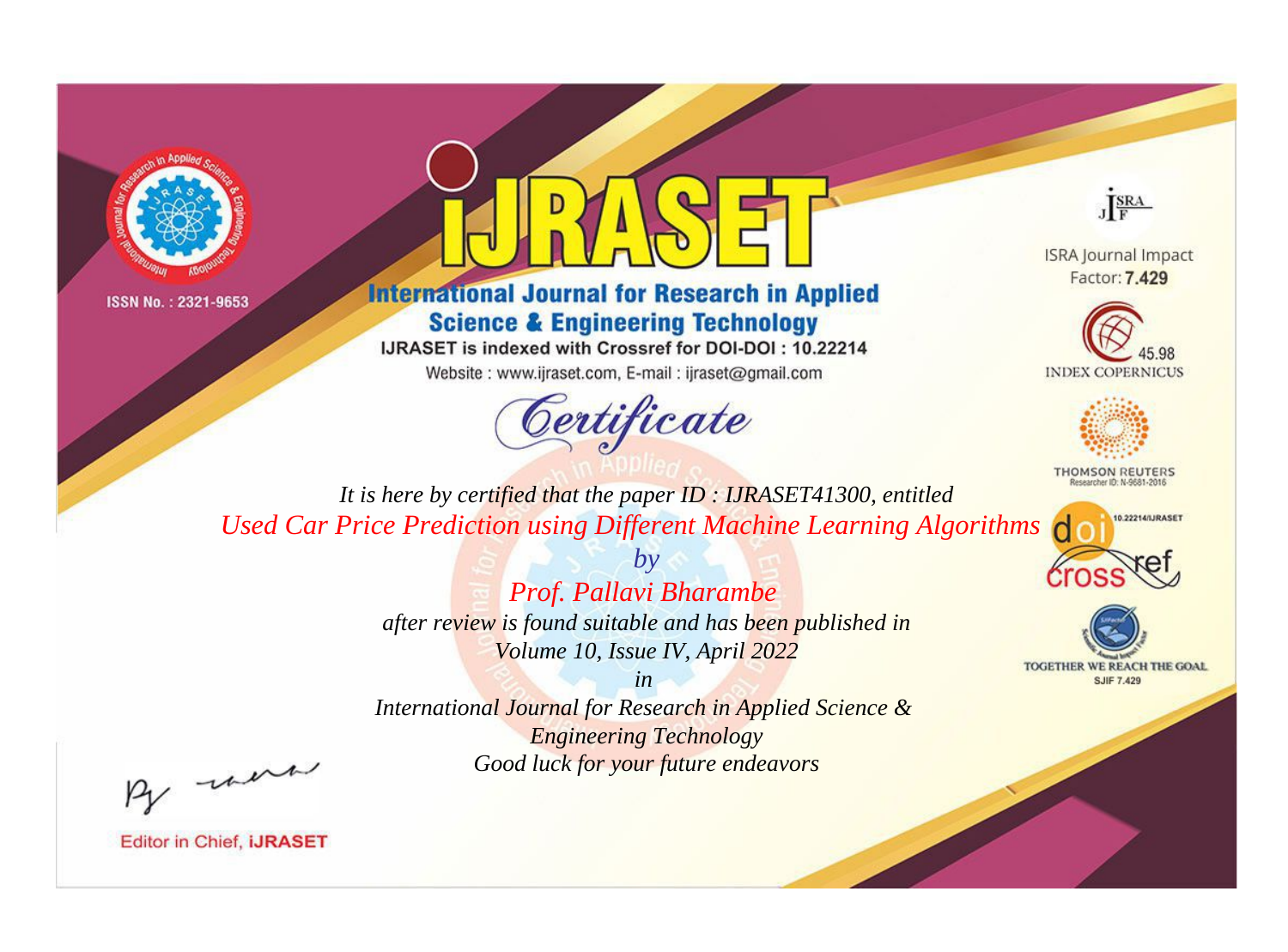



## **International Journal for Research in Applied Science & Engineering Technology**

IJRASET is indexed with Crossref for DOI-DOI: 10.22214

Website: www.ijraset.com, E-mail: ijraset@gmail.com



JERA

**ISRA Journal Impact** Factor: 7.429





**THOMSON REUTERS** 



TOGETHER WE REACH THE GOAL **SJIF 7.429** 

*It is here by certified that the paper ID : IJRASET41300, entitled Used Car Price Prediction using Different Machine Learning Algorithms*

> *Bhargav Bagul after review is found suitable and has been published in Volume 10, Issue IV, April 2022*

*by*

*in* 

*International Journal for Research in Applied Science & Engineering Technology Good luck for your future endeavors*

By morn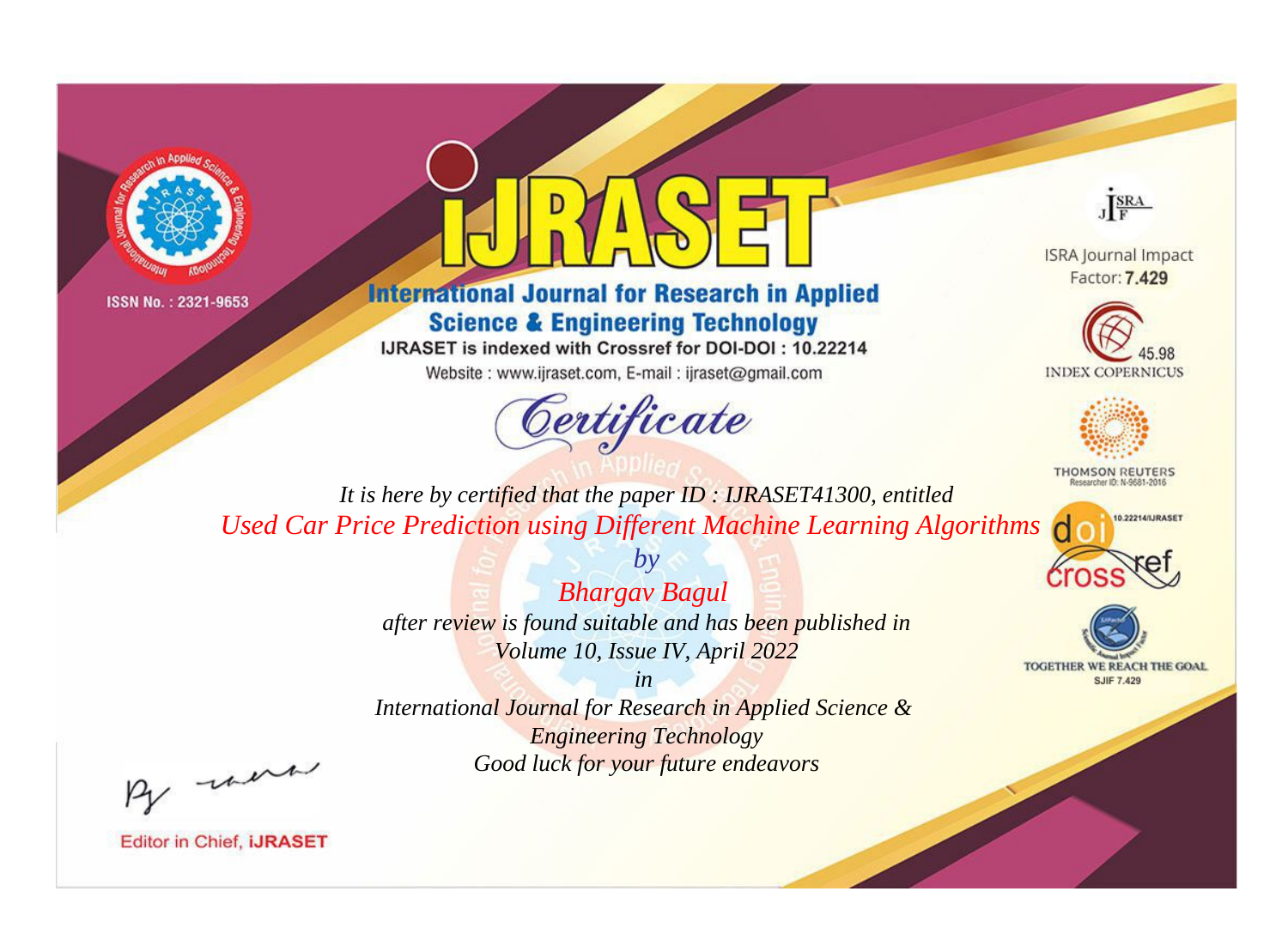



**International Journal for Research in Applied Science & Engineering Technology** 

IJRASET is indexed with Crossref for DOI-DOI: 10.22214

Website: www.ijraset.com, E-mail: ijraset@gmail.com





**ISRA Journal Impact** Factor: 7.429





**THOMSON REUTERS** 



TOGETHER WE REACH THE GOAL **SJIF 7.429** 

*It is here by certified that the paper ID : IJRASET41300, entitled Used Car Price Prediction using Different Machine Learning Algorithms*

> *Shreyas Dandekar after review is found suitable and has been published in*

*by*

*Volume 10, Issue IV, April 2022 in* 

*International Journal for Research in Applied Science & Engineering Technology Good luck for your future endeavors*

By morn